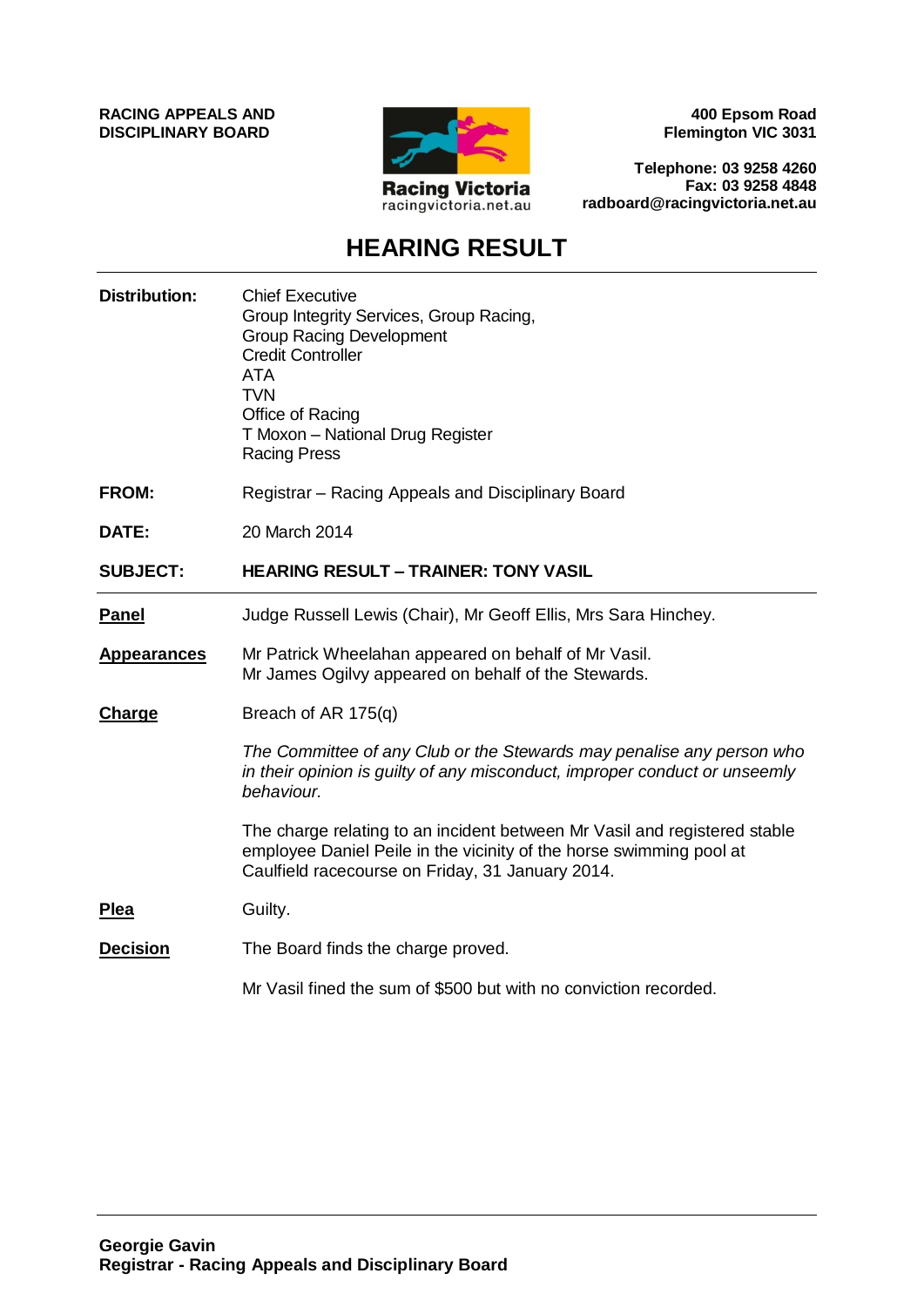## **TRANSCRIPT OF PROCEEDINGS**

## **RACING APPEALS AND DISCIPLINARY BOARD**

\_\_\_\_\_\_\_\_\_\_\_\_\_\_\_\_\_\_\_\_\_\_\_\_\_\_\_\_\_\_\_\_\_\_\_\_\_\_\_\_\_\_\_\_\_\_\_\_\_\_\_\_\_\_\_\_\_\_\_\_\_\_\_

**HIS HONOUR JUDGE R.P.L. LEWIS, Chairman MR G. ELLIS MS S. HINCHEY**

**EXTRACT OF PROCEEDINGS**

**DECISION**

**TRAINER: TONY VASIL**

**MELBOURNE**

## **THURSDAY, 20 MARCH 2014**

MR J. OGILVY appeared on behalf of the RVL Stewards

MR P. WHEELAHAN appeared on behalf of Mr A. Vasil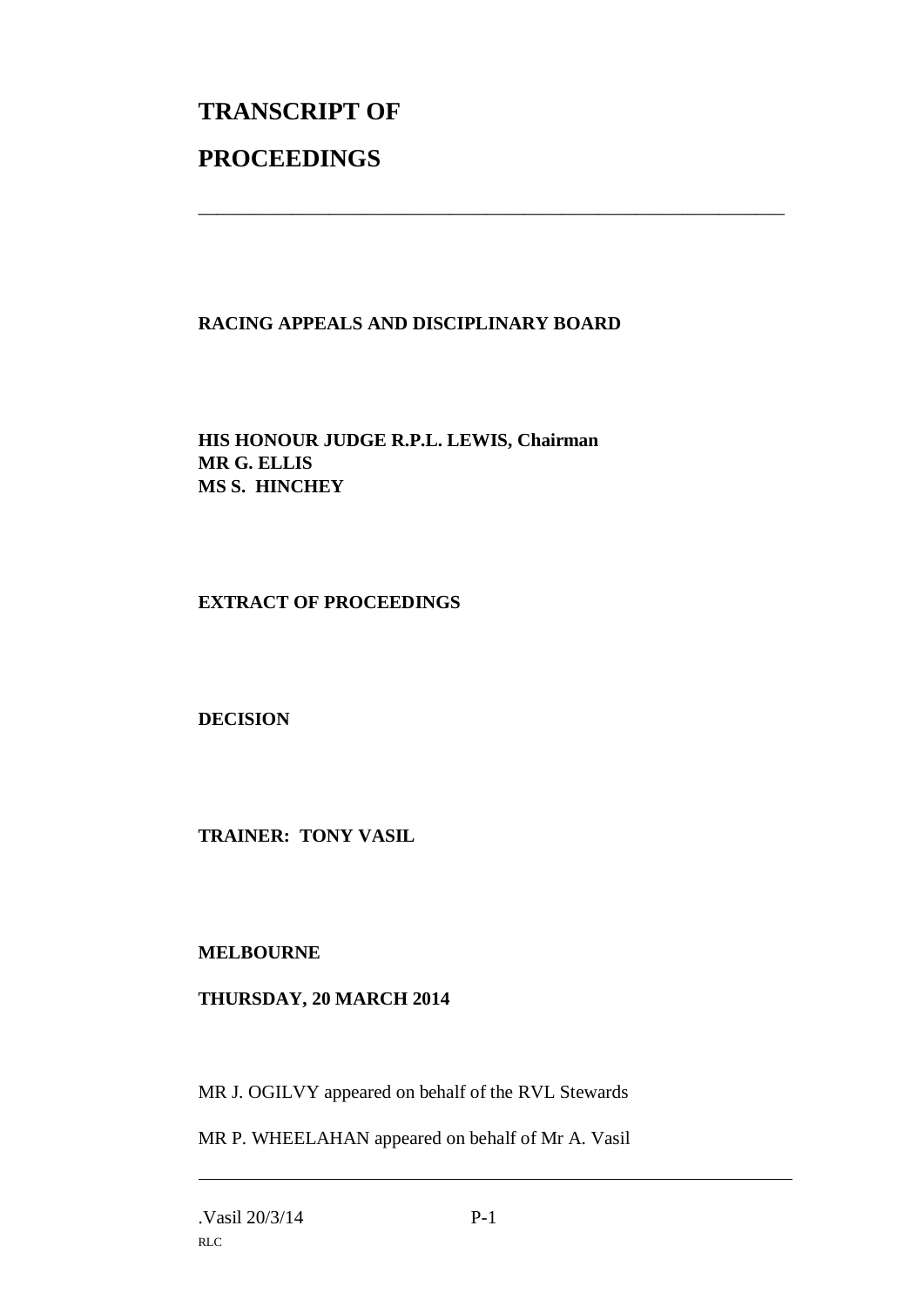CHAIRMAN: In this case, Mr Vasil, through his counsel, Mr Patrick Wheelahan, has pleaded guilty to a charge of misconduct and/or improper conduct in breach of Australian Rule of Racing 175(q).

At the outset, the Board is minded to say that this is an exceptional case. The facts of the matter are set out in an agreed statement of facts which has been tendered and forms part of the record.

Mr Vasil has established a considerable number of mitigating factors: first, an early plea of guilty; second, moral contrition, which is supported by the fact that he has made an apology to the injured party and to the Stewards and has also offered to pay compensation to the victim, Mr Peile, and indeed has already paid two medical bills which Mr Peile incurred.

Mr Bailey, the Chairman of Stewards, has given evidence before the Board concerning Mr Vasil's past history, his reputation in the racing industry, and he also made the point that both Mr Vasil and his solicitor, Mr McHenry, have been extremely cooperative with the Stewards whilst this matter was being investigated.

It appears that at the moment, Mr Vasil is living in Queensland and has considerable mental health issues. The Board has had access to confidential material which indicates the severe nature of his mental state. In the meantime, a number of Mr Vasil's horses have been transferred to other trainers and it is uncertain as to when he will resume training, if indeed he does resume training.